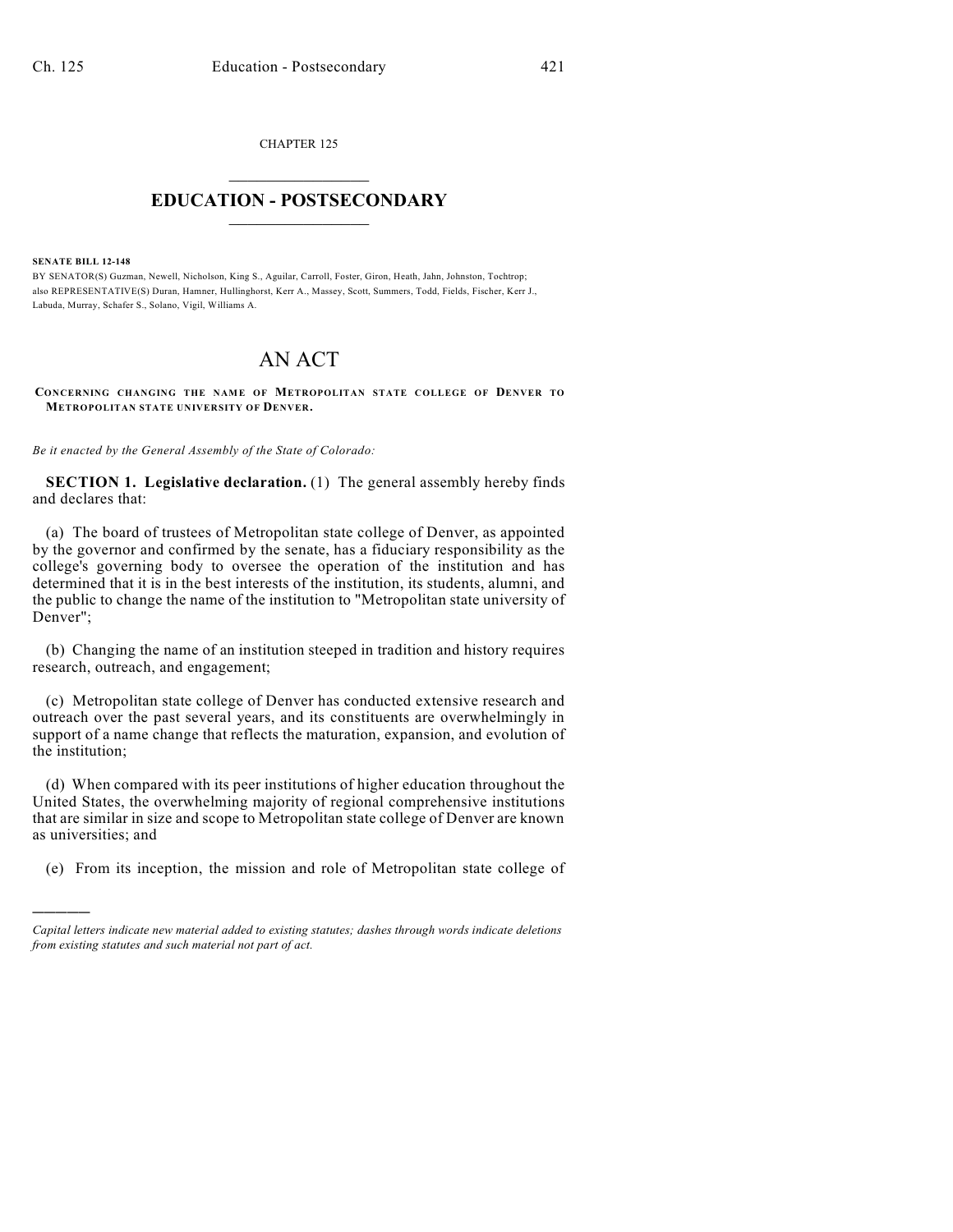Denver has been to serve the residents of the Denver metropolitan region, with ninety-three percent of current students coming from this region, and the institution remains strongly committed to that mission.

(2) The general assembly further finds and declares that any resources required to change the name of Metropolitan state college of Denver will not be derived from state general funds allocated to the institution.

**SECTION 2.** In Colorado Revised Statutes, **amend** 23-54-101 as follows:

**23-54-101. University established - role and mission - governance.** There is hereby established a college UNIVERSITY at Denver, to be known as Metropolitan state college UNIVERSITY of Denver, which shall be a comprehensive institution with modified open admission standards at the baccalaureate level; except that nontraditional students at the baccalaureate level who are at least twenty years of age shall only have as an admission requirement a high school diploma, a GED high school equivalency certificate, or the equivalent thereof. Metropolitan state college UNIVERSITY of Denver shall offer a variety of liberal arts and science, technical, and educational programs. The college UNIVERSITY may offer a limited number of professional programs. In furtherance of its role and mission, Metropolitan state college UNIVERSITY of Denver may offer master's degree programs that address the needs of its urban service area.

**SECTION 3.** In Colorado Revised Statutes, 23-54-102, **amend** (1), (3), (4), and (6) as follows:

**23-54-102. Board of trustees - creation - members - powers - duties.** (1) (a) Effective July 1, 2002, there is established the board of trustees for Metropolitan state college UNIVERSITY of Denver, referred to in this article as the "board of trustees", which shall consist of eleven members and shall be the governing authority for Metropolitan state college UNIVERSITY of Denver. The board of trustees created by this subsection (1) shall be, and is hereby declared to be, a body corporate and, as such and by the names designated in this section, may:

(I) Acquire, by purchase or lease, and hold property for the use of Metropolitan state college UNIVERSITY of Denver, develop and construct facilities upon the property, and dispose of the property, leasehold interests, and facilities; except that the board of trustees shall have the authority to dispose of a leasehold interest in property owned by the Auraria higher education center only to a constituent institution, as specified in section  $23-70-101(1)(b)$ , or in connection with a sale and leaseback or other form of transaction in which Metropolitan state college UNIVERSITY of Denver will remain the ultimate user of the property;

(II) Be a party to all suits and contracts;

(III) Do all things necessary to carry out the provisions of this article in like manner as municipal corporations of this state, including but not limited to the power to demand, receive, hold, and use for the best interests of Metropolitan state college UNIVERSITY of Denver such money, lands, or other property as may be donated or devised to or for the college UNIVERSITY;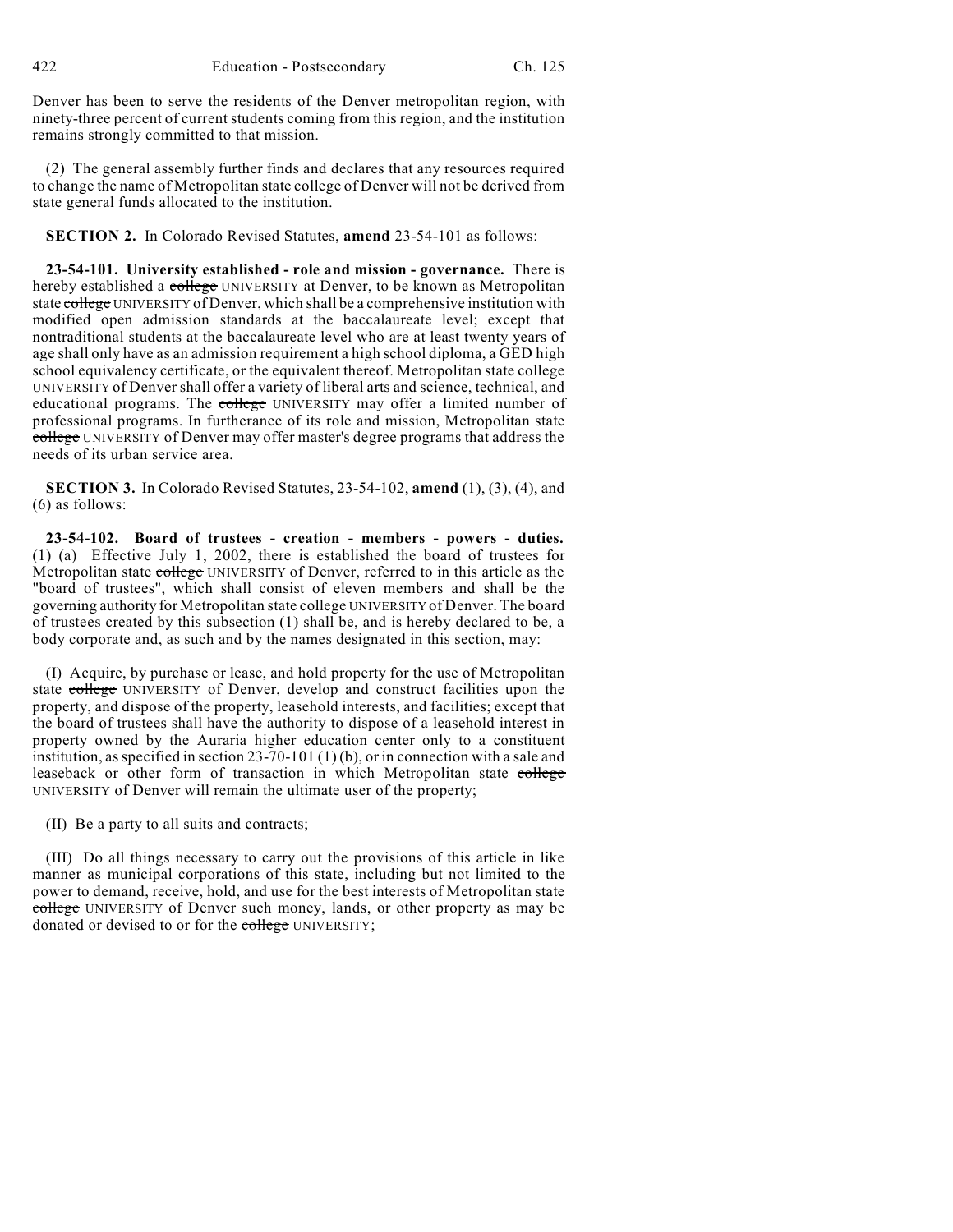(IV) Without limiting the scope of any other authority, authorize, by resolution, revenue bonds and enter into other lawful financial transactions for the purpose of raising moneys for constructing or otherwise acquiring and equipping any facility or facilities necessary or useful to the accomplishment of the mission of the Metropolitan state college UNIVERSITY of Denver; and

(V) Transfer, assign, or pledge portions of its student fees, auxiliary revenues, capital facilities fees, and up to ten percent of tuition moneys to the Auraria higher education center to provide a source of repayment for revenue bonds or other loans or financial obligationsincurred by the center to finance construction of an auxiliary facility, as defined in section  $23-5-101.5$  (2) (a), a complementary facility, as defined in section 23-70-105.5 (1), any other facility necessary or useful to the accomplishment of the mission of the Metropolitan state college UNIVERSITY of Denver, or the infrastructure necessary to support any of the types of facilities specified in this subparagraph (V).

(a.5) Nothing in this article shall authorize the board of trustees to enter into a contract for the construction of buildings or improvements that creates any debt or obligation upon the state. Buildings and improvements erected on lands controlled by the board of trustees and intended for the use of Metropolitan state college UNIVERSITY of Denver under the terms of this article and any leasehold interests shall be exempt from taxation as permitted by the state constitution.

(b) The trustees and their successors shall have perpetual succession, shall have a seal, may make bylaws and regulations for the well-ordering and government of Metropolitan state college UNIVERSITY of Denver, and may conduct the business of said college THE UNIVERSITY in a manner not repugnant to the constitution and laws of this state. The board of trustees shall elect from the appointed members a chairperson, whose duties and responsibilities shall be prescribed in the duly adopted bylaws of the board of trustees. The board shall also elect a secretary and a treasurer, who are not members of the board and whose duties and responsibilities shall be prescribed in the duly adopted bylaws of the board of trustees. The staff of Metropolitan state college UNIVERSITY of Denver shall provide staff support for the board of trustees.

(3) A full-time junior or senior student at Metropolitan state college UNIVERSITY of Denver, elected by the student body at large, shall fill the tenth office as a member of the board of trustees. The term of said office shall be one year, beginning July 1, 2002, and beginning July 1 each year thereafter. The elected student office shall be advisory, without the right to vote and without the right to attend executive sessions of the board of trustees, as provided by section 24-6-402, C.R.S. The elected student member of the board of trustees shall have resided in the state of Colorado not fewer than three years immediately prior to election. As used in this subsection (3), "full-time student" shall have the same definition as "full-time equivalent student" used by the joint budget committee of the general assembly.

(4) A full-time member of the teaching faculty at large of Metropolitan state college UNIVERSITY of Denver, elected by the faculty at large, shall fill the eleventh office as a member of the board of trustees. The term of said office shall be one year, beginning July 1, 2002, and beginning July 1 each year thereafter. The elected faculty member of the board of trustees shall be advisory, without the right to vote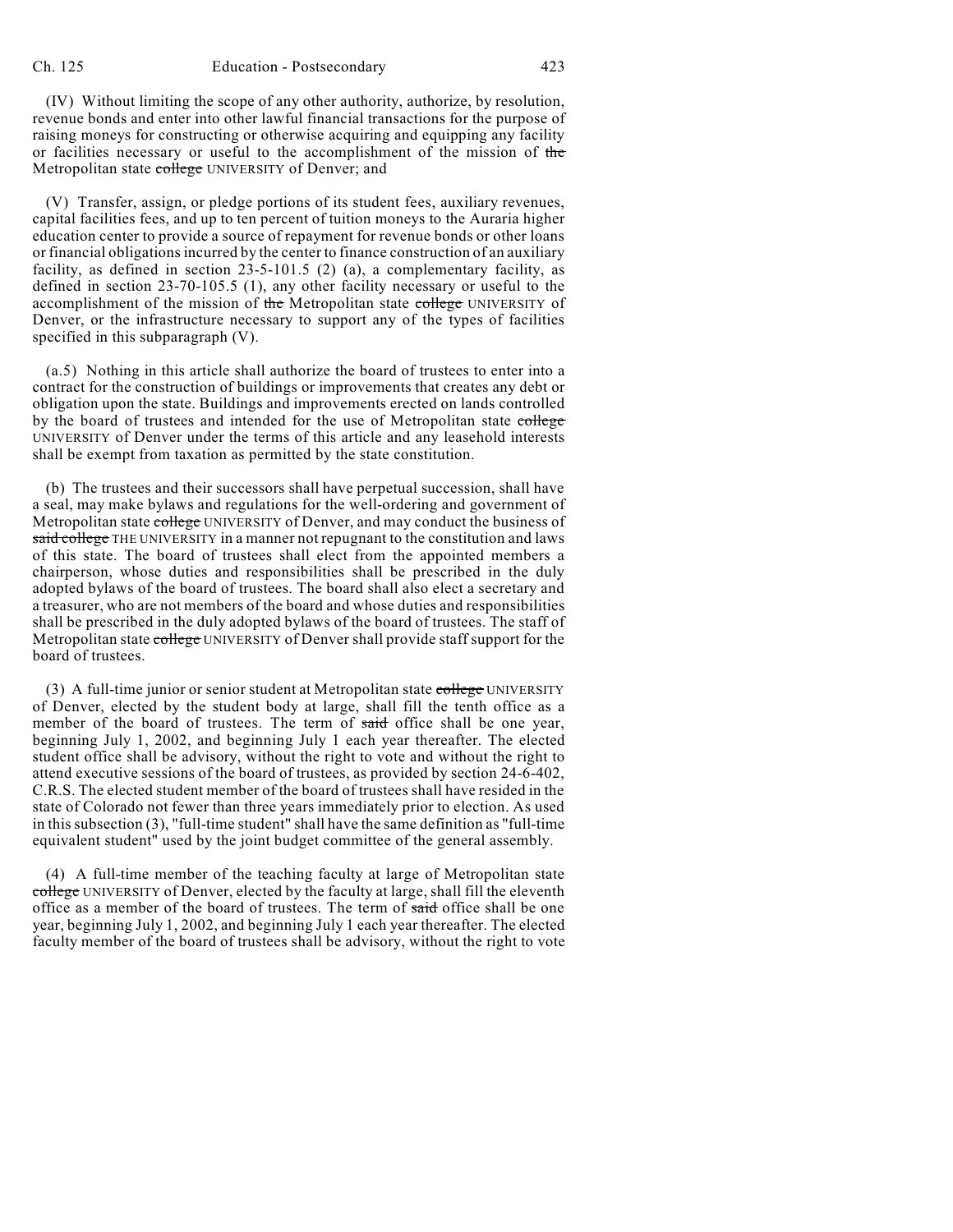and without the right to attend executive sessions of the board of trustees, as provided by section 24-6-402, C.R.S.

(6) Except as otherwise provided in this subsection (6), the powers, duties, and functions formerly performed by the trustees of the state colleges in Colorado, as said governing board existed prior to July 1, 2003, with respect to Metropolitan state college UNIVERSITY of Denver are hereby transferred to the board of trustees. Policies, procedures, and agreements previously approved by the trustees of the state colleges, as said THE governing board existed prior to July 1, 2003, and applicable to Metropolitan state college UNIVERSITY of Denver shall remain in force and effect unless and until changed by the board of trustees.

**SECTION 4.** In Colorado Revised Statutes, 23-54-102.5, **amend** (1) as follows:

**23-54-102.5. Tuition - repeal.** (1) For fiscal years 2011-12 through 2015-16, the board of trustees, in accordance with section 23-5-130.5, shall annually set the amount of tuition to be paid by students with in-state classification and by nonresident students who enroll in and attend Metropolitan state college UNIVERSITY of Denver.

**SECTION 5.** In Colorado Revised Statutes, 23-54-103, **amend** (1) and (2); and **add** (4) as follows:

**23-54-103. Board of trustees for Metropolitan state university of Denver fund - creation - control - use - repeal.** (1) Effective July 1, 2002 2012, there is created in the state treasury the board of trustees for Metropolitan state college UNIVERSITY of Denver fund, referred to in this section as the "fund", which shall be under the control of and administered by the board of trustees in accordance with the provisions of this article. Except as otherwise allowed by state law, including but not limited to section 24-36-103 (2), C.R.S., all moneys received or acquired by the board of trustees or by Metropolitan state college UNIVERSITY of Denver shall be deposited in the fund, whether received by appropriation, grant, contract, or gift, or by sale or lease of surplus real or personal property, or by any other means, whose disposition is not otherwise provided for by law. All interest derived from the deposit and investment of moneys in the fund shall be credited to the fund. The moneys in the fund are hereby continuously appropriated to the board of trustees and shall remain in the fund and shall not be transferred or revert to the general fund of the state at the end of any fiscal year.

(2) The moneys in the fund shall remain under the control of the board of trustees and shall be used for the payment of salaries and operating expenses of the board of trustees and of Metropolitan state college UNIVERSITY of Denver and for the payment of any other expenses incurred by the board of trustees in carrying out its powers and duties.

(4) (a) ALL UNEXPENDED AND UNENCUMBERED MONEYS REMAINING IN THE BOARD OF TRUSTEES FOR METROPOLITAN STATE COLLEGE OF DENVER FUND AS OF JULY 1, 2012, SHALL BE TRANSFERRED TO THE BOARD OF TRUSTEES FOR METROPOLITAN STATE UNIVERSITY OF DENVER FUND.

(b) THIS SUBSECTION (4) IS REPEALED, EFFECTIVE JULY 1, 2013.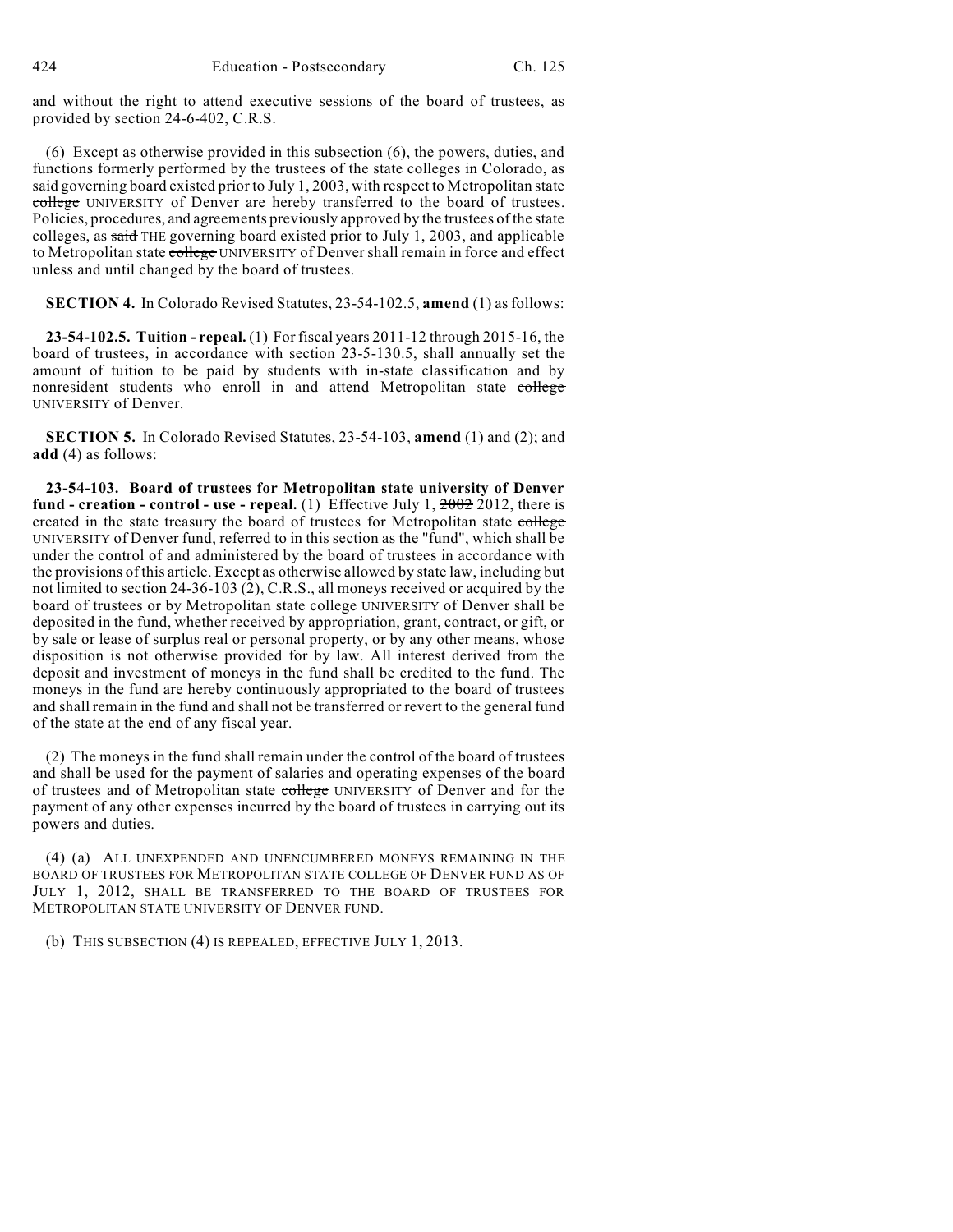**SECTION 6.** In Colorado Revised Statutes, **amend** 23-54-104 as follows:

**23-54-104. The Metropolitan state university of Denver undergraduate enrichment fund - created - awards.** (1) Effective July 1, 2002 2012, all unexpended and unencumbered moneys in the state colleges undergraduate enrichment fund, created in section 23-50-113, as it existed prior to repeal, METROPOLITAN STATE COLLEGE OF DENVER UNDERGRADUATE ENRICHMENT FUND AS OF JULY 1, 2012, shall be transferred to the Metropolitan state college UNIVERSITY of Denver undergraduate enrichment fund, which fund is hereby created in the department of higher education and is referred to in this section as the "enrichment fund". The enrichment fund shall be under the control of and administered by the board of trustees of Metropolitan state college UNIVERSITY OF DENVER. Any moneys credited to the enrichment fund shall remain in the enrichment fund and shall not revert to the general fund at the end of any fiscal year. Such moneys in the enrichment fund may be invested in the types of investments authorized in sections 24-36-109, 24-36-112, and 24-36-113, C.R.S. Any interest earned on the moneys in the enrichment fund is hereby continuously appropriated for the purposes stated in subsection (2) of this section.

(2) Interest earned on moneys in the enrichment fund shall be used to fund programs to advance and enrich undergraduate education at Metropolitan state college UNIVERSITY of Denver. Awards for such purposes shall be granted by the board of trustees within one year after the date any moneys are credited to the fund and shall be annually granted thereafter. The board of trustees shall promulgate rules establishing the criteria to be used in granting such annual awards.

**SECTION 7.** In Colorado Revised Statutes, 23-1-108, **amend** (7) (g) (II) (I) as follows:

**23-1-108. Duties and powers of the commission with regard to systemwide planning.** (7) (g) As used in this subsection (7), unless the context otherwise requires:

(II) "State institution of higher education" means a public postsecondary institution that is governed by:

(I) The board of trustees for Metropolitan state college UNIVERSITY of Denver;

**SECTION 8.** In Colorado Revised Statutes, 23-1-113.3, **amend** (2) (c) as follows:

**23-1-113.3. Commission directive - basic skills courses.** (2) (c) Notwithstanding the provisions of paragraph (b) of this subsection (2), Metropolitan state college UNIVERSITY of Denver and the university of Colorado at Denver are prohibited from offering basic skills courses either directly or through contract with an institution specified in paragraph (a) of this subsection (2).

**SECTION 9.** In Colorado Revised Statutes, 23-5-101.5, **amend** (4) (i) introductory portion and (6) (c) as follows:

**23-5-101.5. Enterprise status of auxiliary facilities - definitions.** (4) The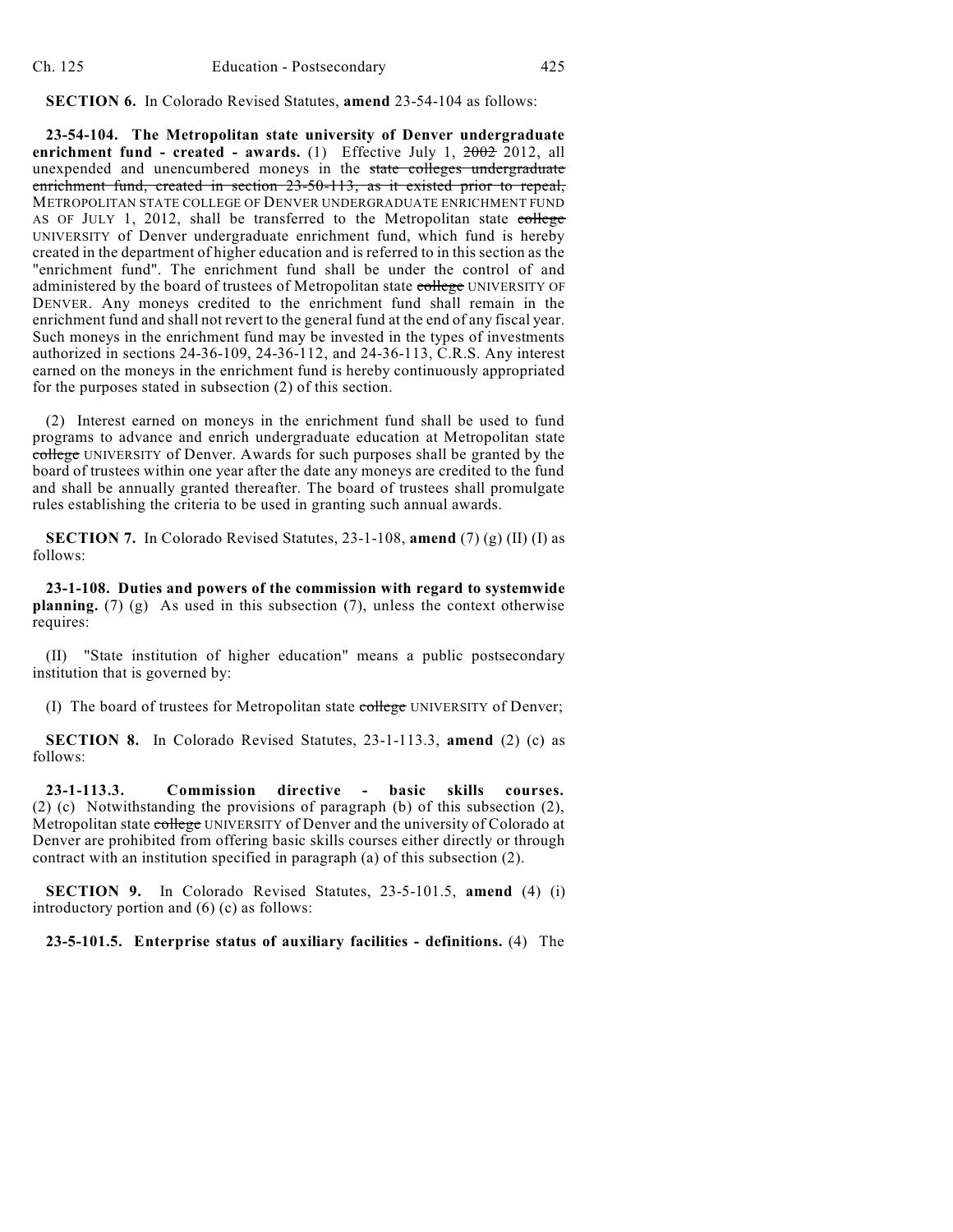following auxiliary facilities shall be designated as enterprises in accordance with the requirements of this section:

(i) Metropolitan state college UNIVERSITY of Denver:

(6) Notwithstanding paragraph (a) of subsection (3) of this section relating to the designation of auxiliary facilities as enterprises:

(c) Any auxiliary facilities of Metropolitan state college UNIVERSITY of Denver that were a part of any state colleges enterprise established under law in existence prior to the establishment of the board of trustees of Metropolitan state college UNIVERSITY of Denver in section 23-54-102 shall, as they relate to Metropolitan state college UNIVERSITY of Denver, be designated enterprises of the board of trustees of Metropolitan state college UNIVERSITY of Denver.

**SECTION 10.** In Colorado Revised Statutes, 23-5-101.7, **amend** (1) as follows:

**23-5-101.7. Enterprise status of institutions of higher education.** (1) As used in this section, unless the context otherwise requires, "institution of higher education" or "institution" means the Colorado state university - Pueblo, Adams state college, Colorado Mesa university, Metropolitan state college UNIVERSITY of Denver, Fort Lewis college, Western state college of Colorado, the university of northern Colorado, Colorado school of mines, the university of Colorado, Colorado state university, and all community colleges governed by the state board for community colleges and occupational education.

**SECTION 11.** In Colorado Revised Statutes, 23-5-111.4, **amend** (3) (a) as follows:

**23-5-111.4. Tuition for members of the National Guard.** (3) (a) For the purposes of this section, "designated institution of higher education" means the Colorado state university - Pueblo, Adams state college, Colorado Mesa university, Metropolitan state college UNIVERSITY of Denver, Fort Lewis college, Western state college of Colorado, all independent area vocational schools, all local district colleges, the university of northern Colorado, the university of Colorado atBoulder, the university of Colorado at Denver, the university of Colorado at Colorado Springs, Colorado state university, the Colorado school of mines, the university of Colorado health sciences center, all community colleges governed by the state board for community colleges and occupational education, and any private institution of higher education in Colorado that qualifies for the college opportunity fund pursuant to article 18 of this title and that offers an accredited certificate or degree program in homeland security. For a member of the Colorado National Guard enrolled in a private institution of higher education, tuition assistance shall be limited to the completion of the accredited certificate or degree program in homeland security and shall be provided at the discretion of the adjutant general of the department of military and veterans affairs. The tuition benefit to members of the Colorado National Guard under this subsection (3) for an accredited certificate or degree program in homeland security shall not exceed the moneys appropriated annually to the Colorado National Guard pursuant to section 23-3.3-202.

**SECTION 12.** In Colorado Revised Statutes, **amend** 23-5-117 as follows: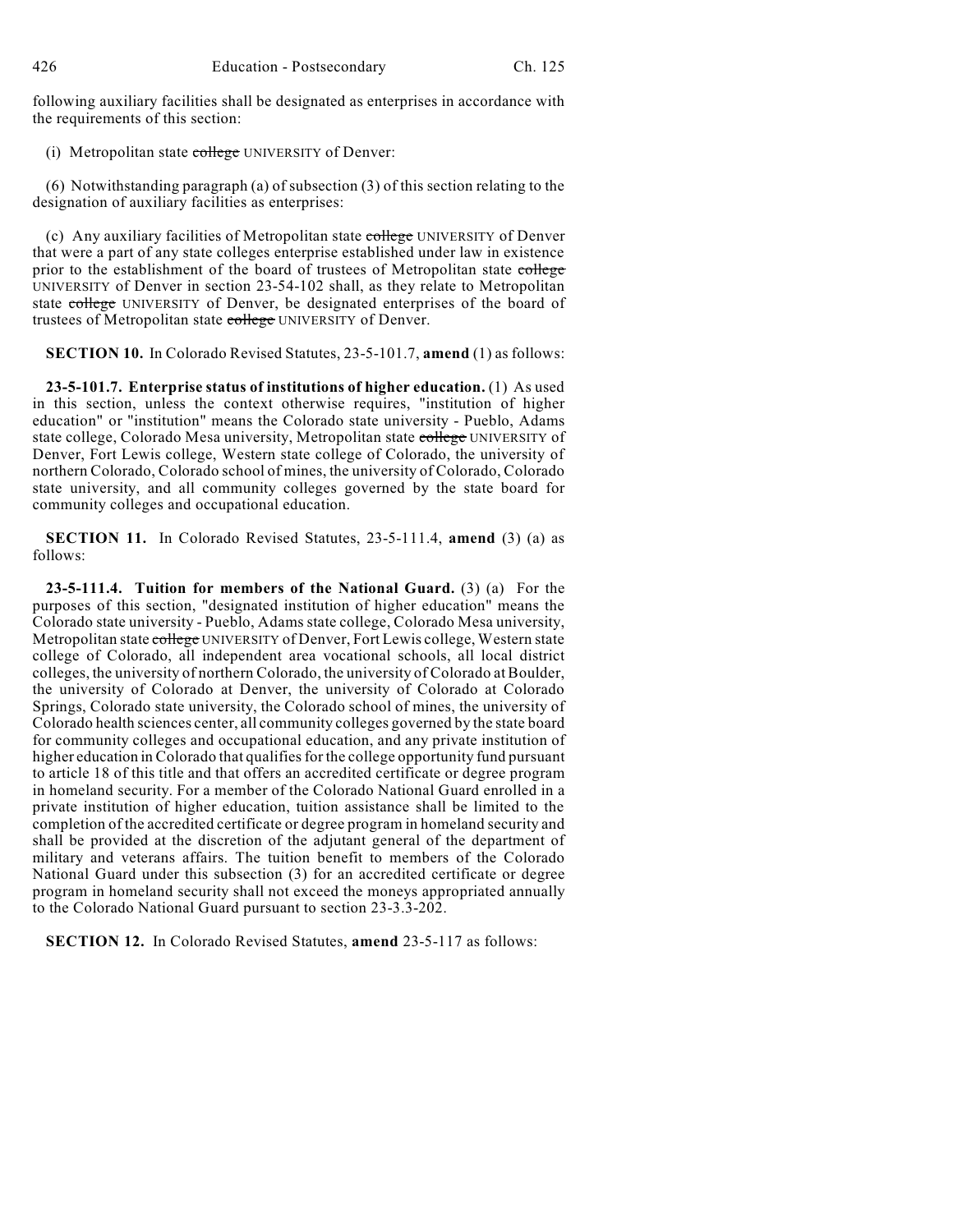**23-5-117. Governing boards - delegation of personnel power.** The governing board of any state-supported institution of higher education may delegate all or part of its power over personnel matters, including the power to hire or to fire employees exempt from the personnel system, to the chief executive officer of the institution governed by such board. The governing board may authorize the chief executive officer to delegate to other officers of the institution any power so delegated pursuant to this section. The governing board of each state-supported institution of higher education, except the university of Colorado, Colorado state university, the university of northern Colorado, the Colorado school of mines, Fort Lewis college, Adams state college, Colorado Mesa university, Western state college of Colorado, or Metropolitan state college UNIVERSITY of Denver, after consultation with faculty representatives chosen by the faculty, shall prepare, enact, promulgate, administer, and maintain in place policies and practices which afford due process procedures for those faculty members exempt from the state personnel system who are terminated, including terminations resulting from reductions in force.

**SECTION 13.** In Colorado Revised Statutes, 23-5-124, **amend** (6) (c) (XII) as follows:

**23-5-124. Student enrollment - prohibition - public peace and order convictions.** (6) For purposes of this section, unless the context otherwise requires:

(c) "State-supported institution of higher education" means any postsecondary institution that is governed by:

(XII) The board of trustees for Metropolitan state college UNIVERSITY of Denver.

**SECTION 14.** In Colorado Revised Statutes, 23-5-127, **amend** (4) (b) as follows:

**23-5-127. Unique student identifying number - social security number prohibition.** (4) (b) Adams state college, Colorado Mesa university, Western state college, and Metropolitan state college UNIVERSITY of Denver shall implement the provisions of paragraph (a) of this subsection (4) on or before July 1, 2008. All other postsecondary institutions shall implement the provisions of paragraph (a) of this subsection (4) on or before July 1, 2009.

**SECTION 15.** In Colorado Revised Statutes, 23-18-102, **amend** (10) (a) (IX) as follows:

**23-18-102. Definitions.** As used in this article, unless the context otherwise requires:

(10) (a) "State institution of higher education" means a public postsecondary institution that is governed by:

(IX) The board of trustees for Metropolitan state college UNIVERSITY of Denver; or

**SECTION 16.** In Colorado Revised Statutes, 23-70-101, **amend** (1) (b) as follows: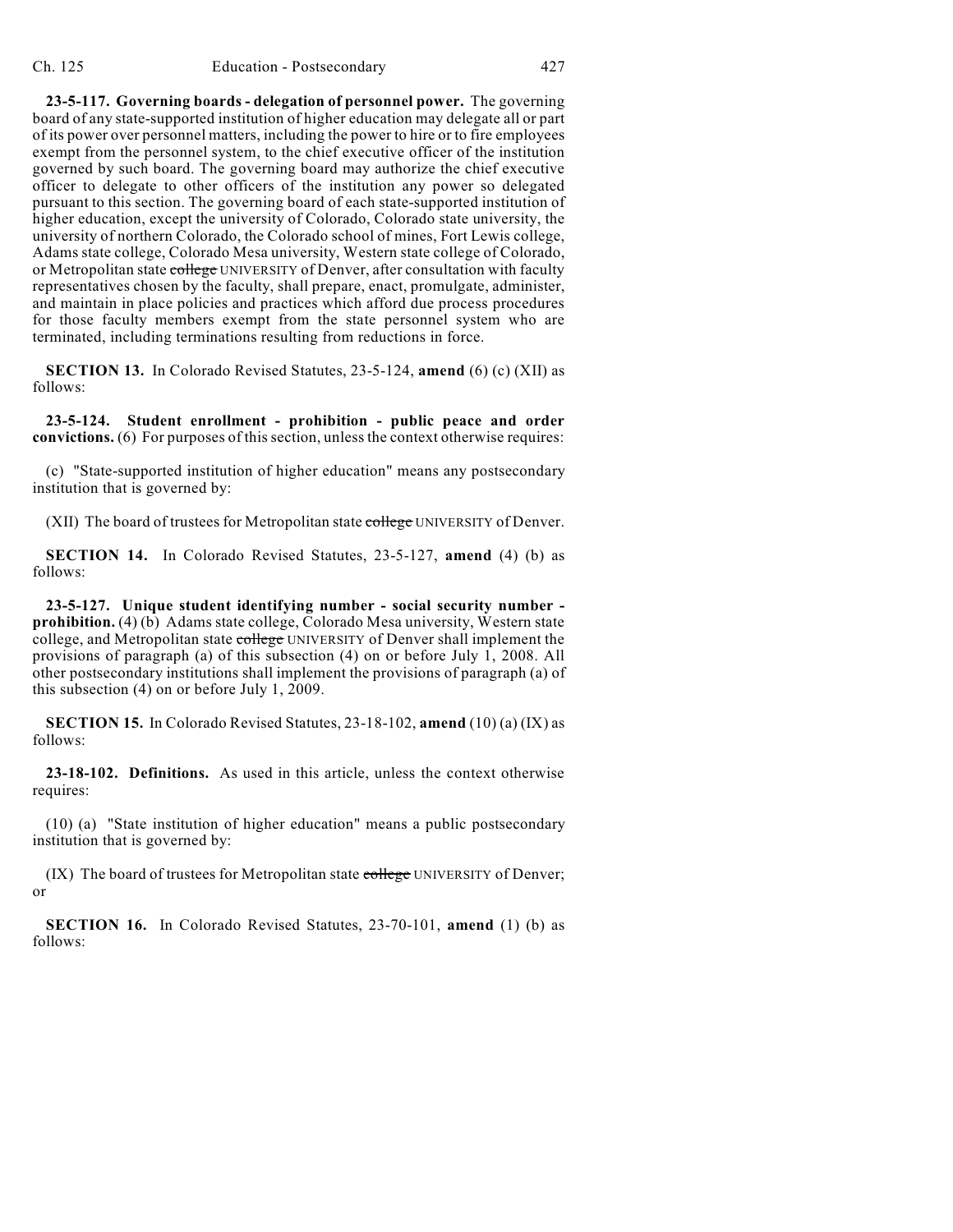**23-70-101. Legislative declaration.** (1) The general assembly hereby finds and declares that this article is necessary to:

(b) Provide for the land, physical plant, and facilities necessary to accommodate and house Metropolitan state college UNIVERSITY of Denver, the university of Colorado at Denver, and the community college of Denver, Auraria campus, referred to in this article as the "constituent institutions", at and within the center;

**SECTION 17.** In Colorado Revised Statutes, 23-70-102, **amend** (1) (b) as follows:

**23-70-102. Auraria board - membership - terms - oaths - voting.** (1) Effective July 1, 1989, there is hereby created a new board of directors of the Auraria higher education center, referred to in this article as the "Auraria board", which shall consist of nine members and two ex officio nonvoting members. The members of the Auraria board shall be chosen in the following manner:

(b) (I) The chief executive officers, respectively, of the regents of the university of Colorado, the board of trustees for Metropolitan state college UNIVERSITY of Denver, and the state board for community colleges and occupational education, or their designees, who shall be limited to the chancellor of the university of Colorado at Denver, the president of the Metropolitan state college UNIVERSITY of Denver, and the president of the community college of Denver, respectively.

(II) Three members, one appointed by, and from among the members of, each of the following boards: The state board for community colleges and occupational education, the board of trustees for Metropolitan state college UNIVERSITY of Denver, and the regents of the university of Colorado, each such member to serve at the pleasure of the appointing board so long as he or she is a member of the appointing board.

**SECTION 18.** In Colorado Revised Statutes, 23-70-116, **amend** (1) as follows:

**23-70-116. Auraria library - economic development data base.** (1) The library located at the center, which is administered by the university of Colorado at Denver and which serves Metropolitan state college UNIVERSITY of Denver and the community college of Denver, is hereby designated and shall be the site of the state economic development data base. The library shall compile data which is useful and relevant to persons concerned with economic development in the state, including but not limited to statistical and demographic profiles of Colorado communities, labor and market statistics, statutory and regulatory requirements for business formation, and such other information as will assist the creation, expansion, and relocation of business in Colorado. The library is authorized to receive and expend all moneys, public and private, tendered to it for the performance of its duties under this section. The department of local affairs shall assist the library in the performance of such duties.

**SECTION 19.** In Colorado Revised Statutes, 24-1-114, **amend** (4) (j) asfollows:

**24-1-114. Department of higher education - creation.** (4) For the purposes of section 22 of article IV of the state constitution, the following are allocated to the